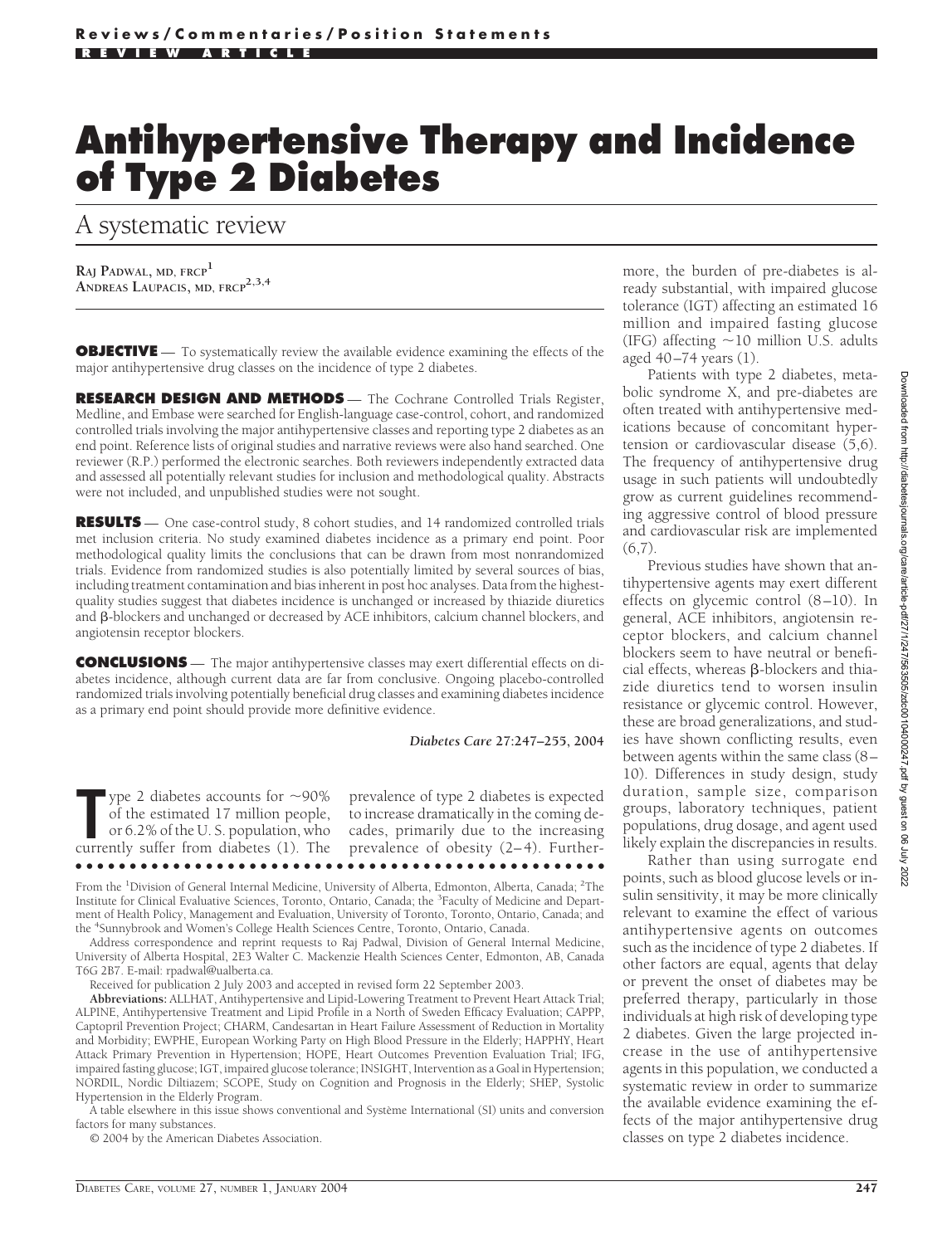| Study                                               | Population (age)*                                                                                                                                                                                  | Definition of type 2 diabetes                                                                                            | Risk of type 2 diabetes<br>(95% CI)                                                                                                                                             | (years)/(rate†)<br>Follow-up                                           | Major limitations                                                                                                                                                                                                     |
|-----------------------------------------------------|----------------------------------------------------------------------------------------------------------------------------------------------------------------------------------------------------|--------------------------------------------------------------------------------------------------------------------------|---------------------------------------------------------------------------------------------------------------------------------------------------------------------------------|------------------------------------------------------------------------|-----------------------------------------------------------------------------------------------------------------------------------------------------------------------------------------------------------------------|
| Gurwitz et al. (11)<br>Case-control study           | 4,794 case and 3,211 control<br>Medicaid administrative<br>database) (≥35 years)<br>subjects (New Jersey                                                                                           | New users of type 2 diabetes<br>medication                                                                               | Thiazides: 1.0 (referent); AB:<br>inhibitors: 1.2 (0.9-1.5);<br>BE: 0.95 (0.8-1.1); CCB:<br>1.1 (0.75-2.0); ACE<br>$1.1(0.9 - 1.3)$                                             | Not applicable                                                         | type 2 diabetes; 2) no control<br>1) Missed untreated cases of<br>for BMI, baseline glucose,<br>FH, or exercise                                                                                                       |
| Bengtsson et al. (12)<br>Cohort studies             | 1,462 women from Sweden<br>$(38 - 60$ years)                                                                                                                                                       | Two FPG levels $\geq$ 7.0 mmol/<br>l or physician-reported<br>diagnosis                                                  | RR compared with women not<br>diuretics and BB: $11.4$ (5.0–<br>drugs: diuretics: 3.4 (1.5-<br>7.9); BB: 5.7 ( $2.6-12.5$ );<br>taking antihypertensive<br>26.0)                | 12 (79%)                                                               | concomitant meds, exercise,<br>hypertension status,<br>1) No adjustment for<br>FH, or SES                                                                                                                             |
| Gress et al. (13)                                   | Hypertensive subgroup of<br>3,804 hypertensive subjects<br>(ARIC) cohort in the U.S.<br>original cohort of 13,877<br>from the Atherosclerosis<br>Risk in Communities<br>(45-64 years).<br>patients | FPG $\geq 7.0$ mmol/l or RPG<br>$\geq$ 11.1 mmol/1 or use of<br>antidiabetic agent or<br>physician-reported<br>diagnosis | inhibitors: 0.98 (0.72-1.34)<br>no therapy: thiazides: 0.91<br>HR of diabetes compared to<br>$(1.04 - 1.57)$ ; CCB: 1.17<br>$(0.73 - 1.13)$ ; BB: 1.28<br>$(0.83 - 1.66)$ ; ACE | 6 (not specified;<br>follow-up rate<br>cohort was<br>in larger<br>90%) | 1) No major limitations                                                                                                                                                                                               |
| Gurwitz et al. (14)                                 | Project (≥65 years) (cohort<br>2,737 subjects from the East<br>divided into two 3-year<br>Boston Senior Health<br>follow-up intervals)                                                             | New use of an antidiabetic<br>agent at the end of two<br>3-year intervals                                                | nonthiazides: 1.8 (1.1-3.0)<br>thiazides: 0.99 (0.59-1.6);<br>antihypertensive therapy:<br>RR compared to no                                                                    | Two 3-year<br>periods<br>$(91\%)$                                      | diabetes; 2) no adjustment<br>1) Missed cases of untreated<br>for baseline glucose, race,<br>FH, SES, or concomitant<br>meds 3) nonthiazides                                                                          |
| (San Antonio Heart<br>Morales et al. (15)<br>Study) | 146 hypertensive Mexican-<br>American and Caucasian<br>subjects (25-64 years)                                                                                                                      | FPG $\geq 7.8$ mmol/l or RPG<br>$\geq$ 11.1 mmol/1 or use of<br>antidiabetic agent                                       | other agents and untreated<br>Users of thiazides and/or BB<br>compared with users of<br>hypertensives: OR 1.2<br>$(0.26 - 5.46)$                                                | 8(80%)                                                                 | concomitant meds, exercise,<br>FH, or SES; 2) diuretics and<br>BB analyzed as one group<br>and compared to other<br>hypertensives; 3) small<br>analyzed as one group<br>treated and untreated<br>1) No adjustment for |
| Mykkanen et al. (16)                                | from Finland (65-74 years)<br>480 hypertensive patients                                                                                                                                            | $\geq$ 11.1 mmol/l 2-h post-<br>$FPG \ge 7.8$ mmol $\Lambda$ or PG<br>OGTT or physician<br>reported                      | patients: OR 2.1 (1.1–4.3)<br>untreated hypertensive<br>Diuretics plus BB versus                                                                                                | 3.5 (88%)                                                              | category; 3) small sample size<br>concomitant meds, exercise,<br>FH, or SES; 2) diuretics and<br>BB combined into one<br>1) No adjustment for<br>sample size                                                          |
|                                                     |                                                                                                                                                                                                    |                                                                                                                          |                                                                                                                                                                                 |                                                                        | Continued                                                                                                                                                                                                             |

**248** DIABETES CARE, VOLUME 27, NUMBER 1, JANUARY 2004

**Table 1 —***Case-control and cohort studies*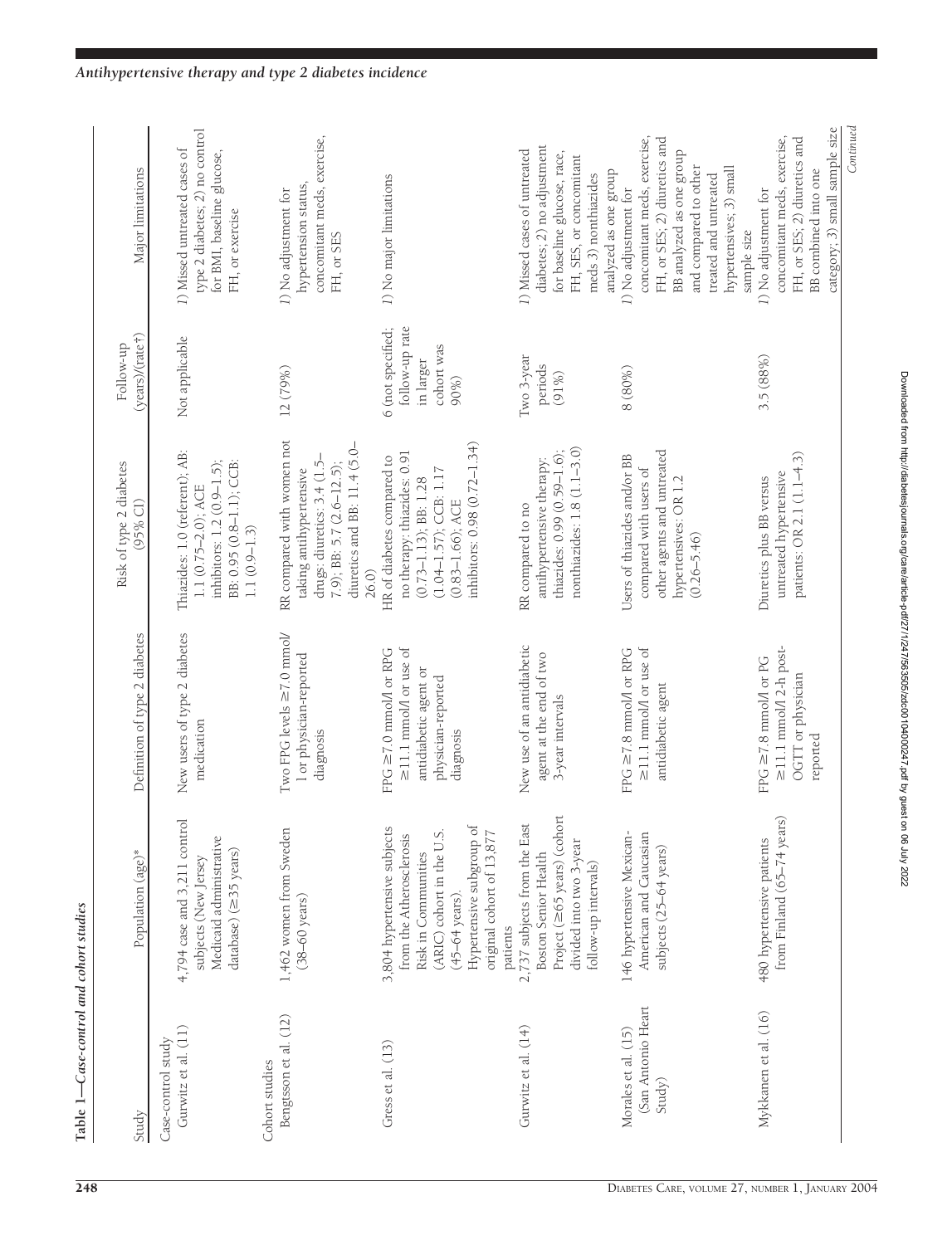| Study                     | Population (age)*                                 | Definition of type 2 diabetes                                                                  | Risk of type 2 diabetes (95%<br>Ĵ                                                                                                                               | (years)/(rate†)<br>Follow-up | Major limitations                                                                                                                                                                                                                            |
|---------------------------|---------------------------------------------------|------------------------------------------------------------------------------------------------|-----------------------------------------------------------------------------------------------------------------------------------------------------------------|------------------------------|----------------------------------------------------------------------------------------------------------------------------------------------------------------------------------------------------------------------------------------------|
| Rajala et al. (17)        | 207 subjects with IGT from<br>Finland             | One 2-h level $\geq$ 11.1 mmol/l Compared with<br>on OGTT or 2 FPG levels<br>$\geq 6.7$ mmol/l | other agents (BB, CCB, ACE<br>nonhypertensives: thiazides<br>agents: OR 7.7 (2.1-28.2);<br>± other antihypertensive<br>inhibitors, AB): OR 2.6<br>$(1.0 - 6.7)$ | 4.6(84%)                     | each antihypertensive class because of<br>1) Separate analysis not performed for<br>control group was nonhypertensive<br>concomitant meds, SES, or FH; 3)<br>adjustment for age, sex, exercise,<br>very small sample size; 2) no<br>patients |
| Samuelsson et al.<br>(18) | 659 hypertensive men from<br>Sweden (47-54 years) | glucosuria, confirmed by a<br>Annual urine dipstick for<br>$FPG \ge 7.0$ mmol/l                | nonusers: RR 2.1 (1.2–3.9);<br>users of thiazides compared<br>Users of BB compared with<br>with nonusers: RR 0.74<br>$(0.5 - 1.2)$                              | specified)<br>10 (not        | adjustment for age, baseline glucose,<br>concomitant meds, SES, exercise, or<br>1) Number of patients on multi-drug<br>therapy and combined BB/thiazide<br>therapy (excluded) unclear; 2) no                                                 |
| Skarfors et al. (19)      | 1,834 Swedish men (47-53<br>years)                | $\geq$ 11.1 mmol $/$ 12-h post-<br>FPG $\geq 7.8$ mmol/l or PG<br><b>CGTT</b>                  | hydralazine compared with<br>nonusers: OR 1.7 (1.1–2.6)<br>Users of thiazides, BB or                                                                            | specified)<br>$10.2$ (not    | adjustment for age, exercise, SES, or<br>1) Separate analysis not performed for<br>each antihypertensive class; 2) no<br>concomitant meds                                                                                                    |

CCB, calcium channel blockers; FPG, fasting plasma glucose; FH, family history; OGTT, oral glucose tolerance test; RPG, random plasma glucose; SES, socioeconomic status.

calcium channel blockers; FPG, fasting plasma glucose; FH, family history; OGTT, oral glucose tolerance test;

CCB.

socioeconomic status

RPG, random plasma glucose; SES,

*Padwal and Laupacis*

**RESEARCH DESIGN AND**

**METHODS** — The Cochrane Controlled Trials Register (Cochrane Library, Third Quarter, 2003), Medline (1966 to September, week 3, 2003), and Embase (1980 to week 39, 2003) were searched for English-language articles examining the effects of antihypertensive agents on the incidence of type 2 diabetes. Reference lists of original studies and narrative reviews were also hand searched. Studies were required to report type 2 diabetes incidence or provide sufficient data to calculate this end point. The search was limited to adult patients (aged  $>18$  years) and included the following MeSH headings: diabetes mellitus, antihypertensive agents, glucose intolerance, metabolic syndrome X, insulin resistance, and impaired fasting glucose.

Case-control studies, cohort studies, and randomized controlled trials involving the following drug classes were included: diuretics,  $\beta$ -blockers, calcium channel blockers, ACE inhibitors, angiotensin receptor blockers, and  $\alpha$ -blockers. Case series and reports were not included. Studies in which 10 patients developed type 2 diabetes were excluded if they were not adequately powered to provide any meaningful comparison between groups. Studies published only in abstract form were also excluded because of the diffi culty in judging study quality from an abstract alone.

One reviewer (R.P.) performed the electronic searches and reviewed the results. Articles that clearly did not meet inclusion criteria were rejected on initial review. If uncertainty existed, the full text of the article was reviewed. Two reviewers (R.P. and A.L.) independently assessed all potentially relevant studies for inclusion and performed data extraction. Disagreements were resolved by consensus. Reviewers were not blinded to the journal, author, or institution of publication.

**RESULTS** — Of 250 potentially appropriate studies, 227 were excluded because diabetes was not an end point (*n* 218), the number of diabetes cases was too low for adequate power  $(n = 6)$ , data were not extractable  $(n = 2)$ , or the analysis was flawed  $(n = 1)$ . The 23 studies that met the inclusion criteria included 1 case-control study, 8 cohort studies, and 14 randomized controlled trials. Quantitative meta-analysis was not attempted due to differences in study designs,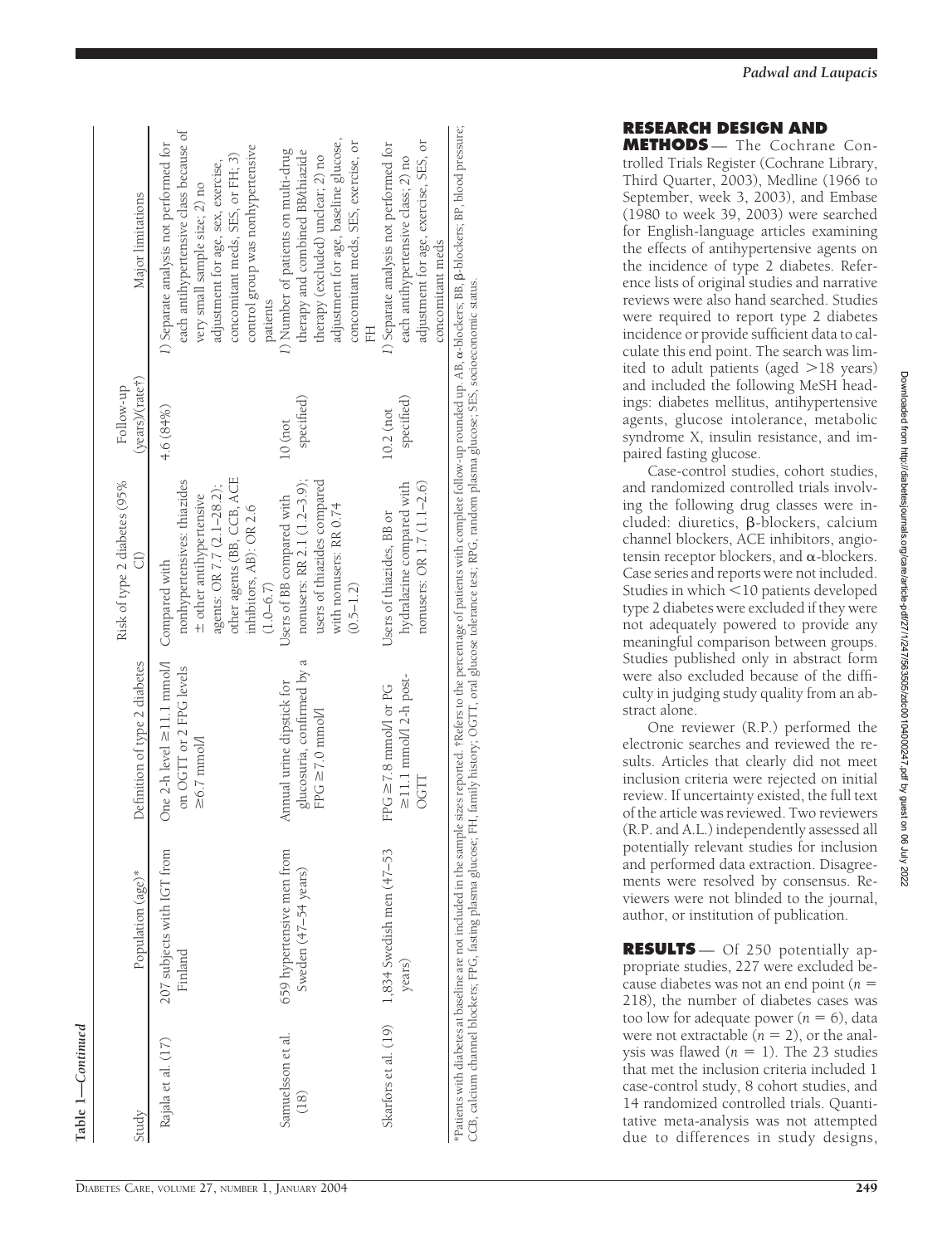| Study                       | Population (age)*                                                                                                                                                                                                                                                   | efinition of type 2 diabetes                                                                                               | Mean follow-up<br>(years)/(rate†) | Incidence of type 2 diabetes RR<br>$(95%$ CI)                                                                                                                                 | Major limitations                                                                                                                                                                                            |
|-----------------------------|---------------------------------------------------------------------------------------------------------------------------------------------------------------------------------------------------------------------------------------------------------------------|----------------------------------------------------------------------------------------------------------------------------|-----------------------------------|-------------------------------------------------------------------------------------------------------------------------------------------------------------------------------|--------------------------------------------------------------------------------------------------------------------------------------------------------------------------------------------------------------|
| ALLHAT (21)                 | 14,816 hypertensive patients from North<br>(≥55 years) (reserpine, clonidine and/<br>or hydralazine were add-on therapy)<br>America at high cardiovascular risk                                                                                                     | $FPG \ge 7.0 \text{ mmol}/1$                                                                                               | 4(38%)                            | $(8.1)$ vs. chlorthalid<br>one $(11.6\%).$ $\rm{rr}$ $\rm{0.70}$<br>$(11.6\%)$ : 0.80 $(0.64-0.99)$ #; lisinopril<br>Amlodipine (9.8) vs. chlorthalidone<br>$(0.56 - 0.86)$ # | 1) Post hoc analysis; 2) of those that had a<br>baseline FPG; measurement, only 38%<br>had a repeat measurement at 4 years                                                                                   |
| ALPINE (22)                 | 392 hypertensive patients from Sweden<br>(mean age 55 years)                                                                                                                                                                                                        | Physician-reported or prescription of<br>levels $\geq$ 7 mmol/l. Predefined end<br>diabetes medication or two FPG<br>point | 1 (100%)                          | Candesartan ± felodipine (0.5) vs. HCTZ<br>± atenolol (4.1%): 0.13 (0.02-0.99)#                                                                                               | subjects (nine total) resulting in wide CIs<br>1) Low number of type 2 diabetes case                                                                                                                         |
| CAPPP (23)                  | the ACE inhibitor arm and CCBs were<br>(diuretics were second-line therapy in<br>Sweden and Finland (25-66 years)<br>10,413 hypertensive patients from<br>add-on therapy in both arms)                                                                              | Two FPG levels $\geq 6.7$ mmol/l<br>(predefined end point)                                                                 | 6.1 (100%)                        | $0.86$ (0.74–0.99) from intention-to-treat<br>Captopril (6.5) vs. BB/thiazides (7.2%):<br>analysis; 0.79 (0.67-0.94) from on-<br>treatment analysis                           | relative proportions of patients on BB and<br>which may have contaminated results; 3)<br>1) Open-label design; 2) add-on therapy in<br>the ACE inhibitor group was a diuretic,<br>thiazide therapy not given |
| CHARM (24)                  | 5,439 patients with symptomatic heart<br>failure $(\geq 18$ years)                                                                                                                                                                                                  | specified (predefined end point)<br>$\sum_{i=1}^{n}$                                                                       | 3.1 (100%)                        | Candesartan (6) vs. placebo (7%): 0.78<br>$(0.64 - 0.96)$                                                                                                                     |                                                                                                                                                                                                              |
| EWPHE (25)                  | 840 patients enrolled in trial (≥60 years)<br>(on-treatment analysis)                                                                                                                                                                                               | Physician reported                                                                                                         | 4.7 (85%)                         | $(7.0)$ vs. placebo $(4.7\%)$ : 1.5 $(0.85-2.6)$<br>Triamterene plus HCTZ ± methyldopa                                                                                        | 1) Post hoc analysis; 2) diagnosis depended<br>on physician reporting; 3) small sample<br>size                                                                                                               |
| HAPPHY <sub>(26)</sub>      | 6,569 caucasian men enrolled in the trial<br>spironolactone were second-line<br>(40-64 years) (hydralazine and<br>agents)                                                                                                                                           | FPG >6.8 mmol/l and two positive<br>urine dipsticks for glucosuria                                                         | 3.8 (98%)                         | Thiazides (2.3) vs. BB (2.6%): 0.88 (0.65-<br>1.19)                                                                                                                           | 1) Open-label design; 2) 4% of patients were<br>on both thiazides and BB; 3) post hoc<br>analysis                                                                                                            |
| INSIGHT (28)<br>HOPE $(27)$ | cardiovascular risk factor (55-80 years)<br>5,019 hypertensive patients from Europe<br>(atenolol or enalapril were second-line<br>5,720 patients from 19 countries at high<br>and Israel with at least one additional<br>cardiovascular risk (≥55 years)<br>agents) | RPG >11.0 mmol/l or use of<br>antidiabetic medication.<br>Prespecified end point<br>Patient self reported                  | 4.5 (99%)<br>3 (98%)              | Ramipril (3.6) vs. placebo (5.4%): 0.66<br>Nifedipine (4.3) vs. HCTZ/amiloride<br>$(5.6\%)$ : 0.77 $(0.62 - 0.96)$ #<br>$(0.51 - 0.85)$                                       | 1) Diabetes not a predefined end point; 2)<br>1) Relative percentage of patients on BBs<br>therapy in both study arms not stated<br>and ACE inhibitors as second-line<br>type 2 diabetes was self-reported   |
| <b>LIFE</b> (29)            | 7,998 hypertensive patients from the U.S.<br>hypertrophy (55-80 years); (thiazides<br>were the preferred second-line agent)<br>and Europe with left ventricular                                                                                                     | 2 FPG levels $\geq 6.7$ mmol/l<br>Prespecified end point                                                                   | 4.8 (99%)                         | Losartan (6) vs. atenolol (8%): 0.75 (0.63-<br>0.88)                                                                                                                          | atenolol, or both; 2) relative frequency of<br>thiazide use in each study arm not given<br>1) Results may represent a beneficial effect<br>of losartan, a deleterious effect of                              |
| NORDIL <sup>(30)</sup>      | receptor blockers were add-on therapy<br>Norway and Sweden (50-69 years)<br>(ACE inhibitors or angiotension<br>10,154 hypertensive patients from<br>in 25% of each study arm)                                                                                       | Exact criteria not specified<br>(predefined end point)                                                                     | 4.5 (99%)                         | Diltiazem (4) vs. diuretics/BB (5%): 0.87<br>$(0.73 - 1.04)$                                                                                                                  | from other study arms (contamination)<br>bias); 2) second-line agents were drugs<br>1) Open-label design (possible detection                                                                                 |
| SCOPE <sub>(31)</sub>       | 4,342 hypertensive patients with mild to<br>moderate hypertension (70-89 years)<br>(thiazides/BB were common second-<br>line agents)                                                                                                                                | specified (predefined end points)<br>Not                                                                                   | 3.7 (100%)                        | Candesartan (4.3) vs. placebo (5.3%): 0.81<br>$(0.62 - 1.06)$                                                                                                                 | Continued<br>1) 84% of patients in the placebo group and<br>75% of patients in the candesartan group<br>were on additional agents                                                                            |

Downloaded from http://diabetesjournals.org/care/article-pdf/27/1/247/563505/zdc00104000247.pdf by guest on 06 July 2022

Downloaded from http://diabetesjournals.org/care/article-pdf/27/1/24/763505/zdc00104000247.pdf by guest on 06 July 2022

**Table 2 —***Randomized controlled trials*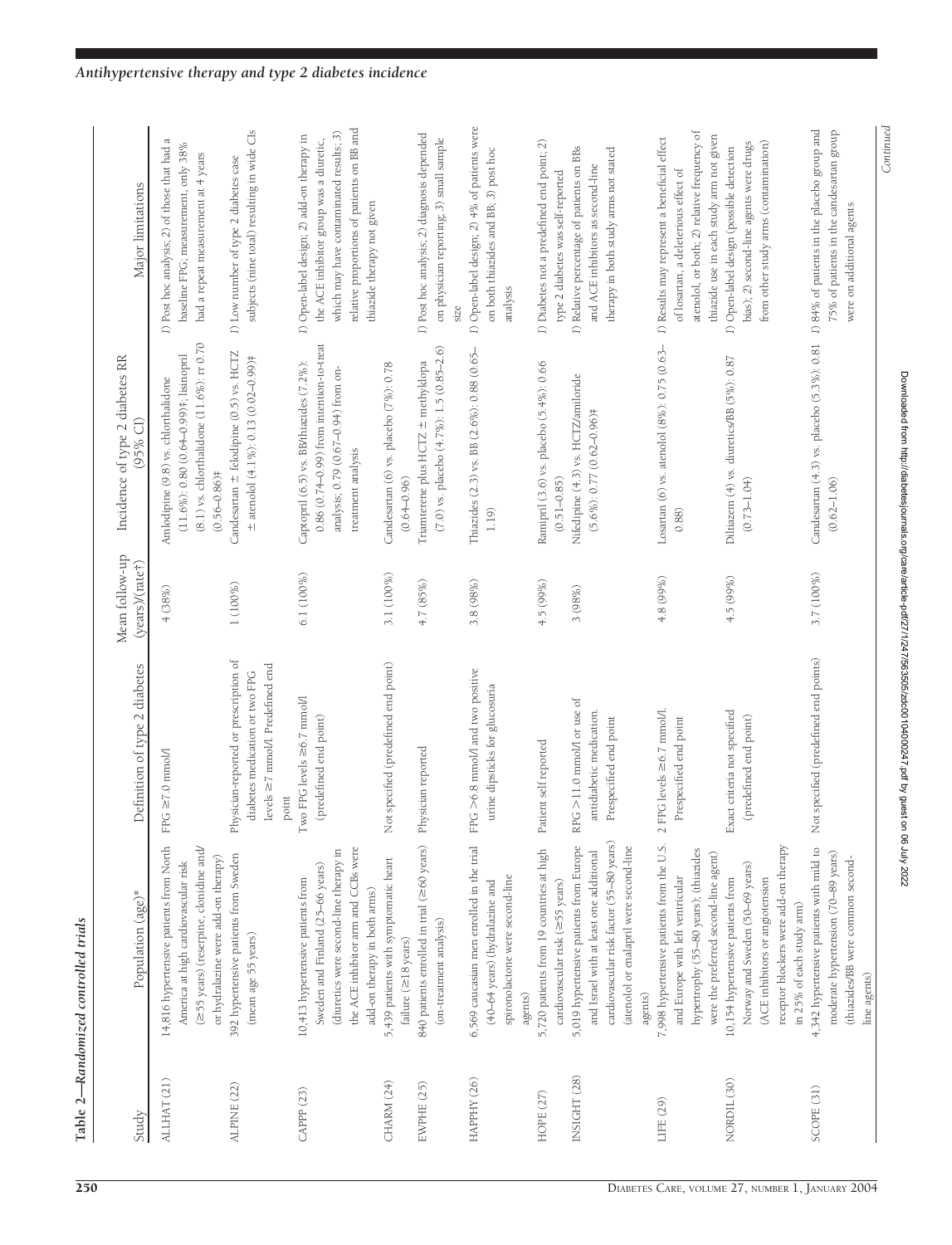| Study             | Population (age)*                                                                                                                     | Definition of type 2 diabetes                                     | Mean follow-up<br>$(years)/(rate+)$ | Incidence of type 2 diabetes RR<br>$(95%$ CI)                                                                                                     | Major limitations                                                                                                                                                                                            |
|-------------------|---------------------------------------------------------------------------------------------------------------------------------------|-------------------------------------------------------------------|-------------------------------------|---------------------------------------------------------------------------------------------------------------------------------------------------|--------------------------------------------------------------------------------------------------------------------------------------------------------------------------------------------------------------|
| <b>SHEP</b> (33)  | isolated systolic hypertension (260<br>years) (reserpine was an additional<br>4,153 subjects from the U.S. with<br>second-line agent) | Self-reported or FPG ≥7.8 mmol/l or<br>on antidiabetic medication |                                     | 3 (not reported) Chorthalidone $\pm$ atenolol (8.6) vs. placebo 1) 33% of participants in the placebo arm<br>$(7.5\%)$ : 1.2 $(0.9-1.5)$ #        | were on active antihypertensive therapy at<br>the end of the study; 2) post hoc analysis                                                                                                                     |
| STOP-2 (32)       | 5,893 hypertensive patients from<br>Sweden (70-84 years)                                                                              | Two FPG levels $\geq 6.7$ mmol/l<br>(predefined end points)       | 4(100%)                             | (0.72–1.27); CCB vs. diuretics/BB: 0.97<br>(0.73-1.29); ACE inhibitors vs. CCB:<br>ACE inhibitors vs. diuretics/BB: 0.96<br>$0.96(0.74 - 1.31)$ 8 | 1) Open-label design; 2) second-line agents<br>were drugs from other study arms<br>(contamination)                                                                                                           |
| Vermes et al (34) | years) (local center of SOLVD trial)<br>dysfunction from Canada (<80<br>311 patients with left ventricular                            | FPG $\geq$ 7 mmol/l on two occasions                              | 2.9(94%)                            | Enalapril (6) vs. placebo (22%): 0.26<br>$(0.13 - 0.53)$ #                                                                                        | 1) Post hoc analysis of a single study center;<br>2) small sample size                                                                                                                                       |
|                   | from study authors. Sincidence rates of type 2 diabetes not provided in STOP-2. BB, B-blockers; CCB, calcium channel blockers.        |                                                                   |                                     |                                                                                                                                                   | Patients with diabetes at baseline are not included in the sample sizes reported. †Refers to the percentage of patients with complete follow-up. ‡RRs and CIs calculated from the data presented or obtained |

patient populations, and methodological quality.

#### Case-control and cohort studies

These studies are summarized in Table 1 (11–19). None were originally designed for the primary purpose of determining the effect of antihypertensive therapy on type 2 diabetes incidence. In general, studies were of suboptimal quality and enrolled prevalent, not incident, hypertensive patients, making it difficult to adjust for duration of therapy and severity of comorbid illness. One study used normotensive control patients (17), and another used control patients that were not using hypertensive medications (12) but failed to adjust for the presence of hypertension in the analysis. Hypertension is an important confounder in these studies because of the tendency for high blood pressure and type 2 diabetes to cluster together (20). Information on drug dosages was not available in any study, and many studies also failed to adjust for several of the following potentially important covariates: age, sex, race, baseline glucose level, BMI, family history of diabetes, concomitant medications impairing glycemic control, physical activity, and socioeconomic status. Many studies also suffered from limited power and tried to compensate by combining various antihypertensive agents into the same comparison group, which made it impossible to distinguish the effects of a particular drug class.

The most methodologically rigorous cohort study was an analysis of data from 13,877 adults enrolled in the Atherosclerosis Risk in Communities cohort, a prospective study from four communities in the U.S. (13). This study controlled for all potentially important covariates, including the presence of hypertension. In an analysis confined to 3,804 hypertensive adults, users of  $\beta$ -blockers were at increased risk of type 2 diabetes compared with untreated hypertensive patients (RR 1.28; 95% CI 1.04–1.57). Users of ACE inhibitors, calcium channel blockers, and thiazide diuretics were not at increased or decreased risk for type 2 diabetes, although the study may have been underpowered to exclude clinically important differences for these drug classes.

## Randomized controlled trials

Fourteen randomized controlled trials met inclusion criteria, none of which examined diabetes incidence as a primary end point (Table 2) (21–31). In eight trials, incidence of type 2 diabetes was a predefined secondary end point: the Antihypertensive Treatment and Lipid Profile in a North of Sweden Efficacy Evaluation (ALPINE) (22), the Captopril Prevention Project (CAPPP)  $(23)$ , the Candesartan in Heart Failure Assessment of Reduction in Mortality and Morbidity (CHARM) (24) study, the Intervention as a Goal in Hypertension (INSIGHT) trial (28), the Losartan Intervention for Endpoint (LIFE) trial (29), the Nordic Diltiazem (NORDIL) trial (30), the Study on Cognition and Prognosis in the Elderly (SCOPE) (31), and the Swedish Trial in Old Patients with Hypertension-2 (STOP-2) (32), and in the remainder this outcome was examined in post hoc analysis (21,23–25,29,30). All studies were double blind except the Heart Attack Primary Prevention in Hypertension trial (HAPPHY) (26), CAPPP (23), NORDIL (30), and STOP-2 (32), which utilized an open-label design with blinded end point assessment. The European Working Party on High Blood Pressure in the Elderly (EWPHE) (25) study reported ontreatment analysis, and the CAPPP (23) trial reported both on-treatment and intention-to-treat analysis. The remaining trials reported intention-to-treat analysis. In this study, only the results and sample sizes of patients who were free of diabetes at baseline are reported.

## Placebo-controlled trials

Six randomized controlled trials were placebo-controlled studies (24,25,27, 31,33,34). Thiazide diuretic-based treatment regimens were associated with nonstatistically significant increases in the incidence of type 2 diabetes in the Systolic Hypertension in the Elderly Program (SHEP) (33) (RR 1.2; 95% CI 0.9–1.5) and EWPHE (25) (1.5; 0.85–2.6) trials. ACE inhibitor therapy lowered the incidence of self-reported diabetes in the Heart Outcomes Prevention Evaluation Trial (HOPE) (27) trial (0.66; 0.51–0.85) and laboratory-confirmed diabetes in a group of patients with left ventricular dysfunction (0.26; 0.13–0.53) (34). Treatment with angiotensin receptor blockers resulted in a statistically significant decrease in the incidence of type 2 diabetes in the CHARM (24) study (0.78; 0.64– 0.96) and a nonsignificant decrease in type 2 diabetes incidence in the SCOPE

Downloaded from http://diabetesjournals.org/care/article-pdf/27/1/247/563505/zdc00104000247.pdf by guest on 06 July 2022Downloaded from http://diabetesjournals.org/care/article-pdf/27/1/247/663505/zdc00104000247.pdf by guest on 06 July 2022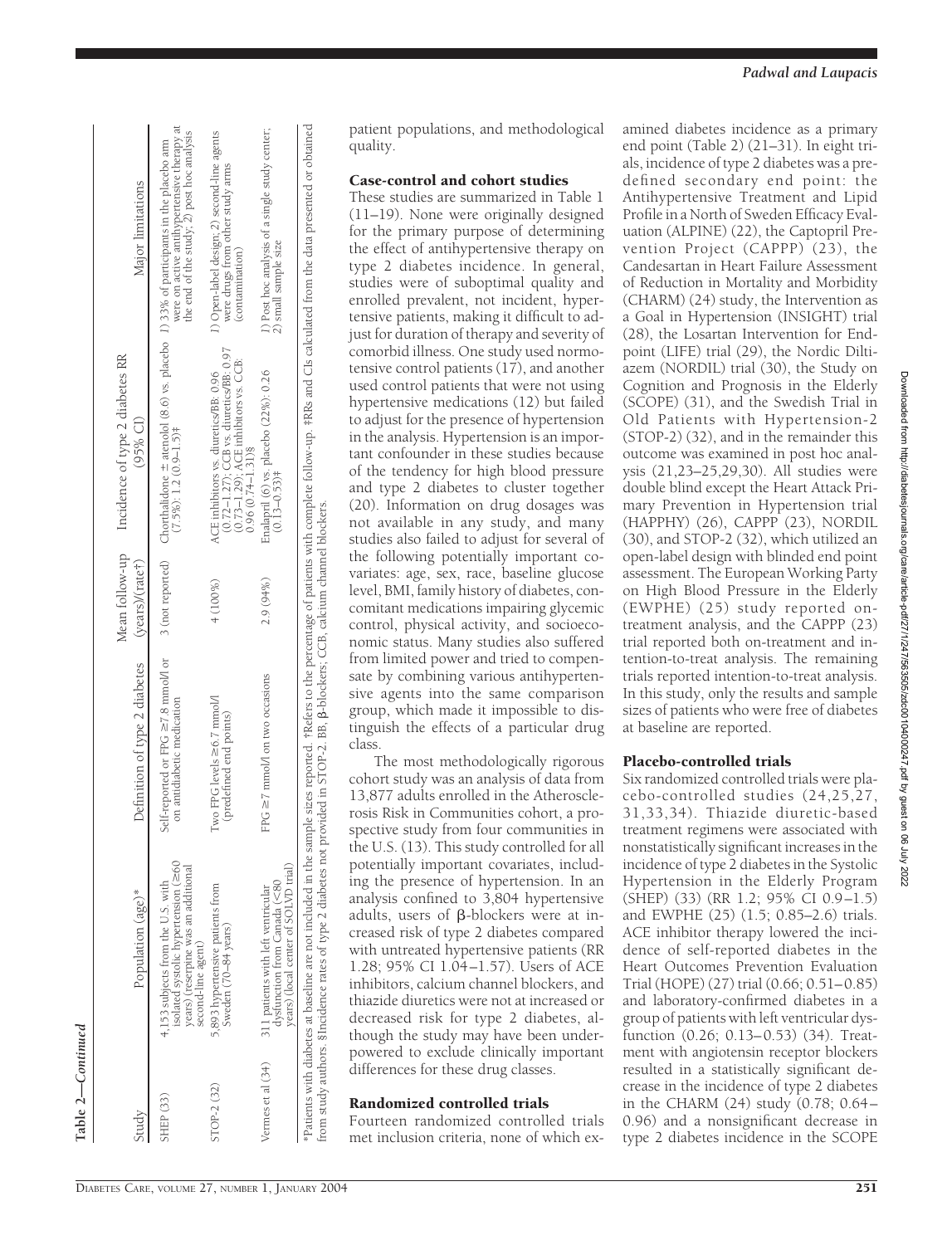(31) study (0.81; 0.62–1.06). In the SCOPE trial, 84% of placebo-treated patients were on active therapy and approximately two-thirds were on diuretics or -blockers.

### Trials comparing active therapies

Eight trials compared the incidence of diabetes between different antihypertensive drug classes (21–23,26,28 –30,32). All studies except HAPPHY (26) used second-line agents capable of affecting glycemic control, but only the NORDIL (30) study specified the frequency of use of each second-line agent in each study arm. In the CAPPP (23), NORDIL (30), and STOP-2 (32) trials, drugs from opposing study arms were used as second-line agents, raising the possibility of treatment contamination.

Three studies compared thiazide diuretic-based therapy with other antihypertensive agents (21,26,28). In the INSIGHT trial, nifedipine-based therapy significantly lowered type 2 diabetes incidence compared with amiloride/ hydrochlorothiazide-based therapy (RR 0.77; 95% CI 0.62–0.96) (28). No significant difference in the incidence of type 2 diabetes was found between thiazide di $uretic-based$  and  $\beta$ -blocker–based treatment regimens in the HAPPHY trial (0.88; 0.65–1.19) (26). In the Antihypertensive and Lipid-Lowering Treatment to Prevent Heart Attack Trial (ALLHAT) (21), type 2 diabetes incidence was lower in the amlodipine (0.80; 0.64–0.99) and lisinopril (0.70; 0.56–0.86) study arms than in the chlorthalidone arm of the trial. The follow-up rate of this end point was suboptimal because only 38% of patients with a baseline fasting plasma glucose measurement had a repeat measurement at 4 years.

Four trials compared thiazide/ $\beta$ blocker combination therapy to other antihypertensive agents (23,30,32). In the CAPPP study, captopril-based therapy lowered the incidence of type 2 diabetes in both the intention-to-treat analysis (RR 0.86; 95% CI 0.74–0.99) and the ontreatment analysis (0.79; 0.67– 0.94) (23). In the NORDIL study, diltiazembased treatment was associated with a nonstatistically significant reduction in type 2 diabetes incidence (0.87; 0.73– 1.04) compared with thiazide/ $\beta$ -blocker combination therapy (30). In the ALPINE study, a candesartan-based treatment regimen lowered the incidence of type 2

diabetes compared with a hydrochlorothiazide-based treatment regimen (0.13; 0.02–0.99) (22). Approximately 71% of patients received felodipine in the candesartan arm, and 84% of patients received atenolol in the hydrochlorothiazide arm. The wide CIs reflect the fact that only nine cases of type 2 diabetes occurred in this study. In the STOP-2 trial, neither ACE inhibitor nor calcium channel blocker–based therapy significantly reduced the incidence of type 2 diabetes compared with thiazide/ $\beta$ -blocker combination therapy (0.96; 0.72–1.27 for ACE inhibitors and 0.97; 0.73–1.29 for calcium antagonists) (32).

The LIFE trial demonstrated a reduction in type 2 diabetes incidence with losartan-based therapy compared with atenolol-based therapy in patients with left ventricular hypertrophy (RR 0.75; 95% CI 0.63–0.88) (29).

**CONCLUSIONS** — In summary, poor methodological quality limits the conclusions that can be drawn from most nonrandomized studies examining the relationship between antihypertensive agents and the incidence of type 2 diabetes. Data from the highest quality cohort study and randomized trials suggest that type 2 diabetes incidence is unchanged or increased by thiazide diuretics and -blockers. The incidence of type 2 diabetes appears unchanged or decreased by ACE inhibitors, calcium channel blockers, or angiotensin receptor blockers. We were unable to find any previous systematic reviews on this topic, but our results are consistent with earlier narrative reviews (8–10,35).

It is important to note that no antihypertensive drug class has been evaluated in a placebo-controlled trial with diabetes incidence as a blinded, predefined end point. This is an important next step to address the limitations of current studies. It is also difficult to draw firm conclusions from the results of studies comparing two or more antihypertensive agents because the observed effects may represent a detrimental effect of one agent versus a beneficial effect of the other. For example, the results of LIFE and INSIGHT may reflect adverse effects of  $\beta$ -blockers or thiazide diuretics on metabolic control instead of any beneficial effect of angiotensin receptor blockers or calcium channel blocker therapy.

Many randomized controlled trials

used second-line agents that could influence glycemic control. This would not be expected to bias results if the relative number of patients in each study arm on second-line therapy was equal, but such information was usually not reported. Randomized controlled trials that performed post hoc analyses may have several potential sources of bias. First, only positive results from post hoc analyses are likely to be reported, which may predispose to publication bias. Second, studies may not be adequately powered to detect differences between study arms for a post hoc end point. Third, because the end point is not preplanned, detection bias may occur if type 2 diabetes incidence is ascertained with different intensities in each study arm. This may also occur in open-label studies, where diabetes may be more avidly sought in thiazide or -blocker arms because of previous evidence linking these drug classes to deteriorations in glycemic control.

One additional limitation to this review is the fact that our search was limited to English-language articles. We may have missed important articles published solely in other languages.

Nearly all randomized controlled trials reported intention-to-treat rather than on-treatment analyses when calculating diabetes risk. On-treatment analysis may be the more accurate method if large differences in treatment adherence between study arms were observed. In the ALLHAT trial, the rates of treatment adherence at the end of 5 years were 81% in the amlodipine arm, 80% in the chlorthalidone arm, and 73% in the lisinopril arm (21). In the HOPE trial, 90% of patients randomized to ramipril remained on the study drug and 27% of placebo-treated patients were taking open-label ACE inhibitors (27). The CAPPP trial reported both intention-to-treat and on-treatment analyses and found a greater difference between drug classes with the second analytic approach (23). However, as mentioned above, treatment contamination limits the conclusions that can be drawn from this trial. Ideally, trials should report both types of analyses, particularly when large discrepancies in treatment adherence between study arms are observed.

The major antihypertensive drug classes may affect glycemic control through a number of potential mechanisms. Thiazide diuretics may worsen glycemic control in a dose-dependent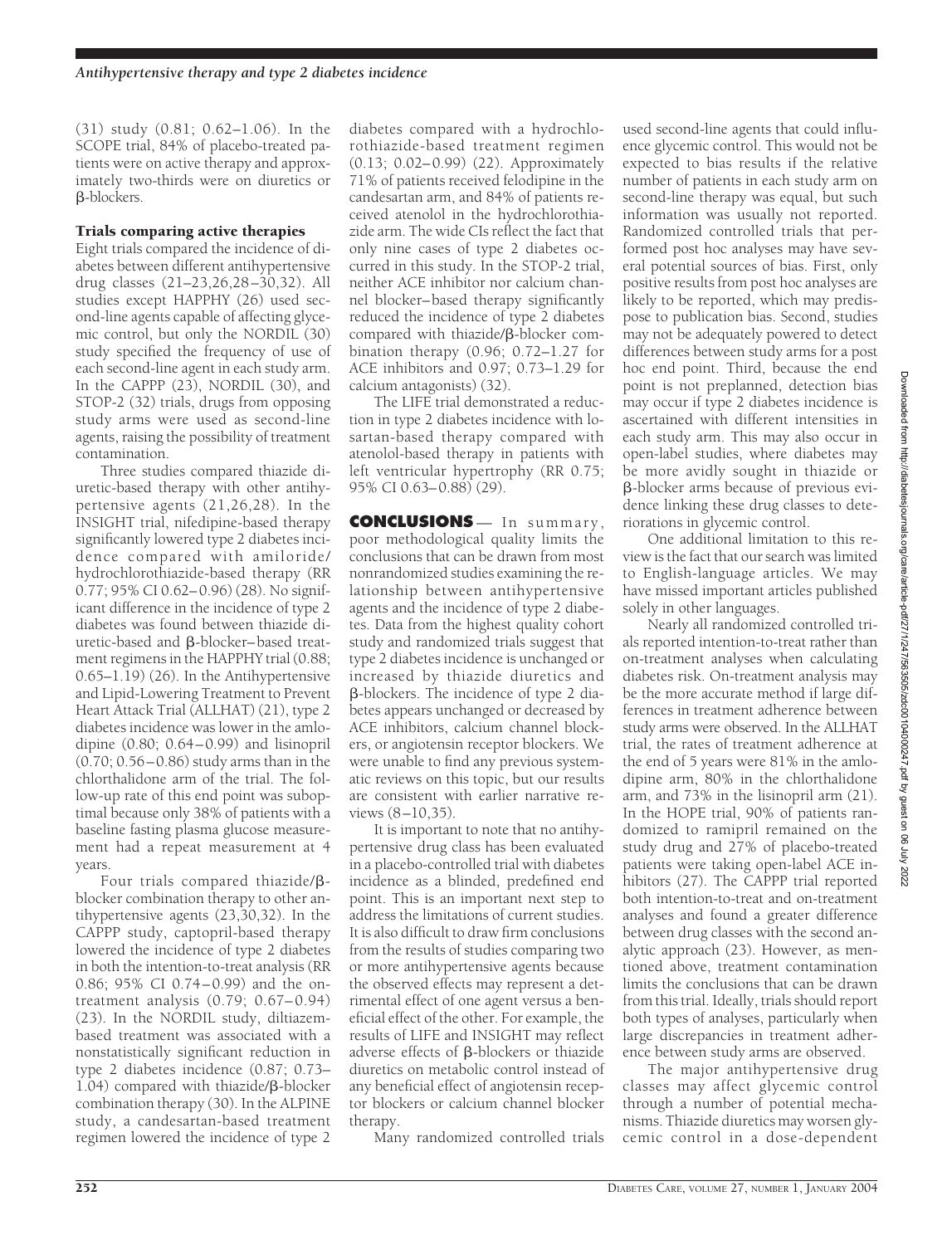fashion by impairing insulin secretion and decreasing peripheral insulin sensitivity (36–39). Development of hypokalemia appears to be an important precipitating factor, and prevention of hypokalemia using potassium supplementation attenuates thiazide-induced glucose intolerance  $(40-42)$ .  $\beta$ -Blockade has been shown to inhibit both pancreatic insulin secretion (via  $\beta_2$ -receptors) and peripheral glucose utilization (43– 46). Weight gain, diminished peripheral blood flow, and unopposed stimulation of  $\alpha$ <sub>2</sub>-receptor–mediated glycogenolysis have been proposed as additional potential diabetogenic mechanisms (43,47,48). -Blockers with intrinsic sympathomimetic effects and  $\beta_1$ -selective blockers with  $\beta_2$ -agonist properties appear to have minimal detrimental (and possibly beneficial) effects on glycemic control (9,47).

ACE inhibitors may improve glycemic control preventing hypokalemia, promoting adipocyte differentiation, and improving insulin sensitivity by enhancing blood flow to skeletal muscle and other tissues (37,49–53). Inhibition of adrenergic activity, which impairs insulin secretion (via  $\alpha_2$ -receptors) and glucose uptake, is another potential mechanism (51,54,55). Less data are available for angiotensin receptor blockers, which may act via similar mechanisms. Vasodilation and improved peripheral blood flow may explain the improvement in insulin sensitivity seen with calcium channel blockade (56).

Despite the potentially detrimental effects of  $\beta$ -blocker and thiazide therapy on glycemic control, it is important to recognize that both drug classes have been shown to reduce mortality and cardiovascular morbidity in hypertensive patients  $(57,58)$ .  $\beta$ -Blockers are also of established benefit in reducing mortality postmyocardial infarction and in patients with heart failure (59,60). Therapy with  $\beta$ -blockers or thiazide diuretics should not be withheld in appropriate populations based on the results of this review and the potential for deterioration in glycemic control. Any potentially detrimental metabolic effects of these medications may be offset by improvements in other cardiovascular end points and overall mortality, and rational evidence-based prescription of these agents is recommended (61–63).

Ongoing randomized controlled trials should help to clarify the role of antihypertensive agents in diabetes prevention. In the Diabetes Reduction Approaches with Medication (DREAM) study, 5,269 patients with IGT will be randomized to ramipril or rosiglitazone versus placebo in a 2  $\times$  2 factorial design (64). New-onset diabetes is the primary end point. The Ongoing Telmisartan Alone and in Combination with Ramipril Global End Point Trial (ONTARGET) is a double-blind, parallel group trial with telmisartan, ramipril, and telmisartan plus ramipril study arms. This study of 23,000 patients will determine the effect of one or both agents on a composite end point of cardiovascular death, myocardial infarction, stroke, and hospitalization for heart failure over a 5.5-year follow-up period (65). Patients unable to tolerate an ACE inhibitor will be enrolled in a parallel study of telmisartan versus placebo called Telmisartan Randomized Assessment Study in ACE Inhibitor Intolerant Patients with Cardiovascular Disease (TRANSCEND) (65). Incidence of type 2 diabetes is a secondary end point in both of these studies. In the Nateglinide And Valsartan in Impaired Glucose Tolerance Outcomes Research (NAVIGATOR) trial, 7,500 patients with IGT will be randomized to nateglinide, valsartan, dual therapy, or placebo for at least 3 years. Incidence of type 2 diabetes and cardiovascular disease are the primary end points in this study  $(66)$ 

A number of additional unresolved issues remain. Are antihypertensive agents simply unmasking or masking latent diabetes by raising or lowering glucose levels in pre-diabetic patients, or does therapy result in a permanent detrimental or beneficial effect? If true, are the observed effects specific to certain agents or generalizable to the entire drug class? Because the majority of hypertensive patients require multiple drugs, it will also be important to determine whether the beneficial effects of one drug class offset the detrimental effects of another.

In summary, the major antihypertensive classes may exert differential effects on diabetes incidence, although current evidence is of suboptimal quality. Therefore, definitive conclusions cannot be made at this time and should await the results of ongoing randomized trials.

#### **References**

1. Centers for Disease Control and Prevention: *National Diabetes Fact Sheet: General*

*Information and National Estimates on Diabetes in the United States, 2000.* Atlanta, GA, U.S. Department of Health and Human Services, Centers for Disease Control and Prevention, 2002

- 2. Flegal KM, Carroll MD, Ogden CL, Johnson CL: Prevalence and trends in obesity among U. S. adults, 1999–2000. *JAMA* 288:1723–1727, 2002
- 3. Mokdad AH, Ford ES, Bowman BA, Nelson DE, Engelgau MM, Vinicor F, Marks JS: The continuing increase of diabetes in the U.S. (Letter). *Diabetes Care* 24:412, 2001
- 4. Boyle JP, Honeycutt AA, Narayan KM, Hoerger TJ, Geiss LS, Chen H, Thompson TJ: Projection of diabetes burden through 2050: impact of changing demography and disease prevalence in the U.S. *Diabetes Care* 24:1936–1940, 2001
- 5. Beckman JA, Creager MA, Libby P: Diabetes and atherosclerosis: epidemiology, pathophysiology and management. *JAMA* 287:2570–2581, 2002
- 6. The Joint National Committee on Detection, Evaluation, and Treatment of High Blood Pressure: The sixth report of the Joint National Committee on Detection, Evaluation, and Treatment of High Blood Pressure. *Arch Intern Med* 157:2413– 2446, 1997
- 7. American Diabetes Association: Treatment of hypertension in adults with diabetes. *Diabetes Care* 26:S80–S82, 2003
- 8. Lithell HOL: Effect of antihypertensive drugs on insulin, glucose, and lipid metabolism. *Diabetes Care* 14:203–209, 1991
- 9. Houston MC: The effects of antihypertensive drugs on glucose intolerance in hypertensive non-diabetics and diabetics. *Am Heart J* 115:640–656, 1988
- 10. Perez-Stable K, Caralis PV: Thiazide-induced disturbances in carbohydrate, lipid, and potassium metabolism. *Am Heart J* 106:245–251, 1983
- 11. Gurwitz JH, Bohn RL, Glynn RJ, Monane M, Mogun H, Avorn J: Antihypertensive drug therapy and the initiation of treatment for diabetes mellitus. *Ann Intern Med* 118:273–278, 1992
- 12. Bengtsson C, Blohme G, Lapidus L, Lindquist O, Lundgren H, Nystrom E, Peterson K, Sigurdsson JA: Do antihypertensive drugs precipitate diabetes? *BMJ* 289:1495–1497, 1984
- 13. Gress TW, Nieto FJ, Shahar E, Wofford MR, Brancati FL: Hypertension and antihypertensive therapy as risk factors for type 2 diabetes mellitus.*N Engl J Med* 342: 905–912, 2000
- 14. Gurwitz JH, Field TS, Glynn RJ, Manson JE, Avorn J, Taylor JO, Hennekens CH: Risk factors for non-insulin-dependent diabetes mellitus requiring treatment in the elderly. *J Am Geriatr Soc* 42:1235–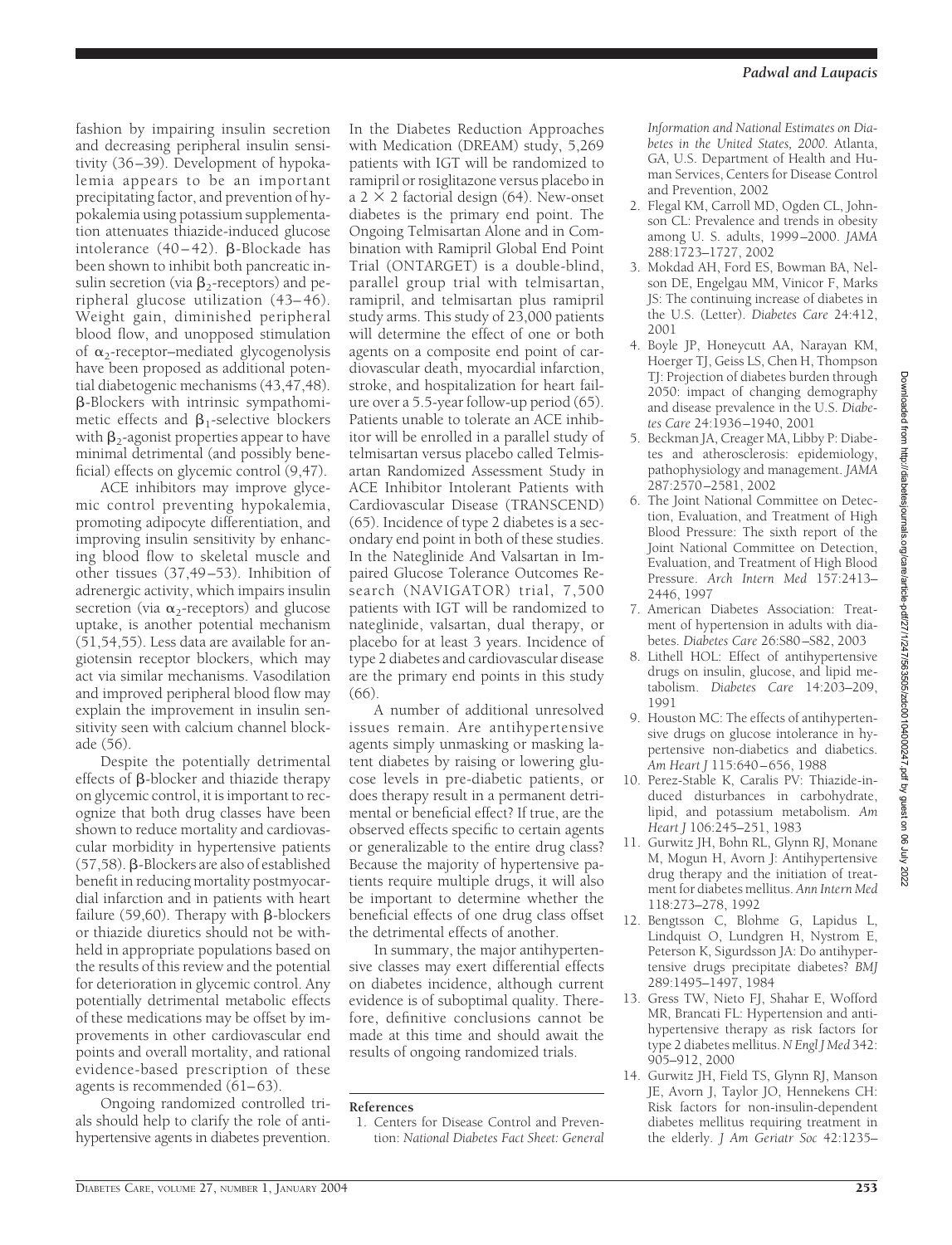1240, 1994

- 15. Morales PA, Mitchell BD, Valdez RA, Hazuda HP, Stern MP, Haffner SM: Incidence of NIDDM and impaired glucose tolerance in hypertensive subjects. *Diabetes* 42:154–161, 1993
- 16. Mykkanen L, Kuusisto J, Pyorala K, Laakso M, Haffner SM: Increased risk of non-insulin-dependent diabetes mellitus in elderly hypertensive subjects. *J Hypertens* 12:1425–1432, 1994
- 17. Rajala U, Qiao Q, Laakso M, Keinanen-Kiukaanniemi S: Antihypertensive drugs as predictors of type 2 diabetes among subjects with impaired glucose tolerance. *Diabetes Res Clin Pract* 50:231–239, 2000
- 18. Samuelsson O, Hedner T, Berglund G, Persson B, Andersson OK, Wilhelmsen L: Diabetes mellitus in treated hypertension: incidence, predictive factors and the impact of non-selective beta-blockers and thiazide diuretics during 15 years treatment of middle-aged hypertensive men in the Primary Prevention Trial Goteborg, Sweden. *J Hum Hypertens* 8:257–263, 1994
- 19. Skarfors ET, Selinus KI, Lithell HO: Risk factors for developing non-insulin dependent diabetes: a 10 year follow-up of men in Uppsala. *BMJ* 303:755–760, 1991
- 20. Jarrett RJ, Fitzgerald AP: Non-insulin-dependent diabetes mellitus, glucose intolerance, blood pressure, hypertension, and anti-hypertensive drugs. *Diabet Med* 11:646–649, 1994
- 21. The ALLHAT Collaborative Research Group: Major outcomes in high-risk hypertensive patients randomized to angiotensin-converting enzyme inhibitor or calcium channel blocker vs. diuretic. *JAMA* 288:2981–2997, 2002
- 22. Lindholm LH, Persson M, Alaupovic P, Carlberg B, Svenson A, Samuelsson O: Metabolic outcome during 1 year in newly detected hypertensives: results of the Antihypertensive Treatment and Lipid Profile in a North of Sweden Efficacy Evaluation (ALPINE study). *J Hypertens* 21:1563–1574, 2003
- 23. Hansson L, Lindholm LH, Niskanen L, Lanke J, Hedner T, Niklason A, Luomanmaki K, Dahlof B, de Faire U, Morlin C, Karlberg BE, Wester PO, Bjorck JE: Effect of angiotensin-converting-enzyme inhibition compared with conventional therapy on cardiovascular morbidity and mortality in hypertension: the Captopril Prevention Project (CAPPP) randomized trial. *Lancet* 353:611–616, 1999
- 24. Pfeffer MA, Swedberg K, Granger CB, Held P, McMurray JJV, Michelson EL, Olofsson B, Ostergren J, Yusuf S: Effects of candesartan on mortality and morbidity in patients with chronic heart failure: the CHARM-Overall programme. *Lancet* 362:759–766, 2003
- 25. Fletcher A, Amery A, Birkenhager W, Bulpitt C, Clement D, de Leeuw P, Deruyterre ML, de Schaepdryver A, Dollery C, Fagard R, Forette F, Forte J, Henry JF, Koistinen A, Leonetti G, Lund-Johansen P, Nissinen A, O'Brien E, O'Malley K, Pelemans W, Petrie J, Staessen J, Terzoli L, Thijs L, Tuomilehto J, Webster J, Williams B: Risks and benefits in the trial of the European Working Party on High Blood Pressure in the Elderly. *J Hypertens* 9:225–230, 1991
- 26. Wilhelmsen L, Berglund G, Elmfeldt D, Fitzsimons T, Holzgreve H, Hosie J, Hornkvist P, Pennert K, Tuomilehto J, Wedel H: Beta-blockers versus diuretics in hypertensive men: main results from the HAPPHY trial. *J Hypertens* 5:560– 572, 1987
- 27. Yusuf S, Gerstein H, Hoogwerf B, Pogue J, Bosch J, Wolffenbuttel BHR, Zinman B: Ramipril and the development of diabetes. *JAMA* 286:1882–1885, 2001
- 28. Mancia G, Broun M, Castaigne A, de Leeuw P, Palmer CR, Rosenthal T, Wagener G, Ruilope LM: Outcomes with nifedipine GITS or co-amilozide in hypertensive diabetics and nondiabetics in Intervention as a Goal in Hypertension (INSIGHT). *Hypertension* 41:431–436, 2003
- 29. Dahlof B, Devereux RB, Kjeidsen SE, Julius S, Beevers G, de Faire U, Fyhrquist F, Ibsen H, Kristiansson K, Lederballe-Pedersen O, Lindholm LH, Nieminen MS, Omvik P, Oparil S, Wedel H: Cardiovascular morbidity and mortality in the Losartan Intervention For Endpoint reduction in hypertension study (LIFE): a randomized trial against atenolol. *Lancet* 359:995–1003, 2002
- 30. Hansson L, Hedner T, Jund-Johansen P, Kjeldsen SE, Lindholm LH, Syvertsen JO, Lanke J, de Faire U, Dahlof B, Karlberg BE: Randomized trial of effects of calcium antagonists compared with diuretics and beta-blockers on cardiovascular morbidity and mortality in hypertension: the Nordic Diltiazem (NORDIL) study. *Lancet* 356:359–365, 2000
- 31. Lithell H, Hansson L, Skoog I, Elmfeldt D, Hofman A, Olofsson B, Trenkwalder P, Zanchetti A: The Study on Cognition and Prognosis in the Elderly (SCOPE): principle results of a randomized double-blind intervention trial. *J Hypertens* 21:875– 886, 2003
- 32. Hansson L, Lindholm LH, Ekbom T, Dahlof B, Lanke J, Schersten B, Wester PO, Hedner T, de Faire U: Randomized trial of old and new antihypertensive drugs in elderly patients: cardiovascular mortality and morbidity the Swedish Trial in Old Patients with Hypertension-2 study. *Lancet* 354:1751–1756, 1999
- 33. Savage PH, Pressel SL, Curb D, Schron

EB, Applegate WB, Black HR, Cohen J, Davis BR, Frost P, Smith W, Gonzalez N, Guthrie GP, Oberman A, Rutan G, Probstfield JL, Stamler J: Influence of long-term, low-dose, diuretic-based antihypertensive therapy on glucose, lipid, uric acid, and potassium levels in older men and women with isolated systolic hypertension. *Arch Intern Med* 158:741–751, 1998

- 34. Vermes E, Ducharme A, Bourassa MG, Lessard M, White M, Tardif JC: Enalapril reduces the incidence of diabetes in patients with chronic heart failure. *Circulation* 107:1291–1296, 2003
- 35. Gambardella S, Frontoni S, Pellegrinotti M, Testa G, Spallone V, Menzinger G: Carbohydrate metabolism in hypertension: influence of treatment. *J Cardiovasc Pharmacol* 22 (Suppl. 6):S87–S97, 1993
- 36. Fajans SS, Floyd JC, Knopf RF, Bull J, Guntsche EM, Conn JW: Benzothiadiazine suppression of insulin release from normal and abnormal islet cell tissue in man. *J Clin Invest* 45:481–493, 1966
- 37. Pollare T, Lithell H, Berne C: A comparison of the effects of hydrochlorothiazide and captopril on glucose and lipid metabolism in patients with hypertension. *N Engl J Med* 321:868–873, 1989
- 38. Harper R, Ennis CN, Heaney AP Sheridan B, Gormley M, Atkinson AB, Johnston GD, Bell PM: A comparison of the effects of low and conventional dose thiazide diuretic on insulin action in hypertensive patients with NIDDM. *Diabetologia* 38:853–859, 1995
- 39. Harper R, Ennis CN, Sheridan B, Atkinson AB, Johnston GD, Bell PM: Effects of low dose versus conventional dose thiazide diuretic on insulin action in essential hypertension. *BMJ* 309:226–230, 1994
- 40. Rowe JW, Tobin JD, Rosa RM, Andres R: Effect of experimental potassium deficiency on glucose and insulin metabolism. *Metabolism* 29:498–502, 1980
- 41. Gorden P, Sherman BM, Simopoulos AP: Glucose intolerance with hypokalemia: an increased proportion of circulating preinsulin-like component. *J Endocrinol Metab* 34:235–240, 1972
- 42. Helderman JH, Elahi D, Andersen DK, Raizes GS, Tobin JD, Shocken D, Andres R: Prevention of glucose intolerance of thiazide diuretics by maintenance of body potassium. *Diabetes* 32:106–111, 1983
- 43. Pollare T, Lithell H, Selinus I, Berne C: Sensitivity to insulin during treatment with atenolol and metoprolol: a randomized, double blind study of effects on carbohydrate and lipoprotein metabolism in hypertensive patients. *BMJ* 298:1152– 1157, 1989
- 44. Cerasi E, Luft R, Efendic S: Effect of adrenergic blocking agents on insulin response to glucose infusion in man. *Acta Endocrinol* 69:335–346, 1972